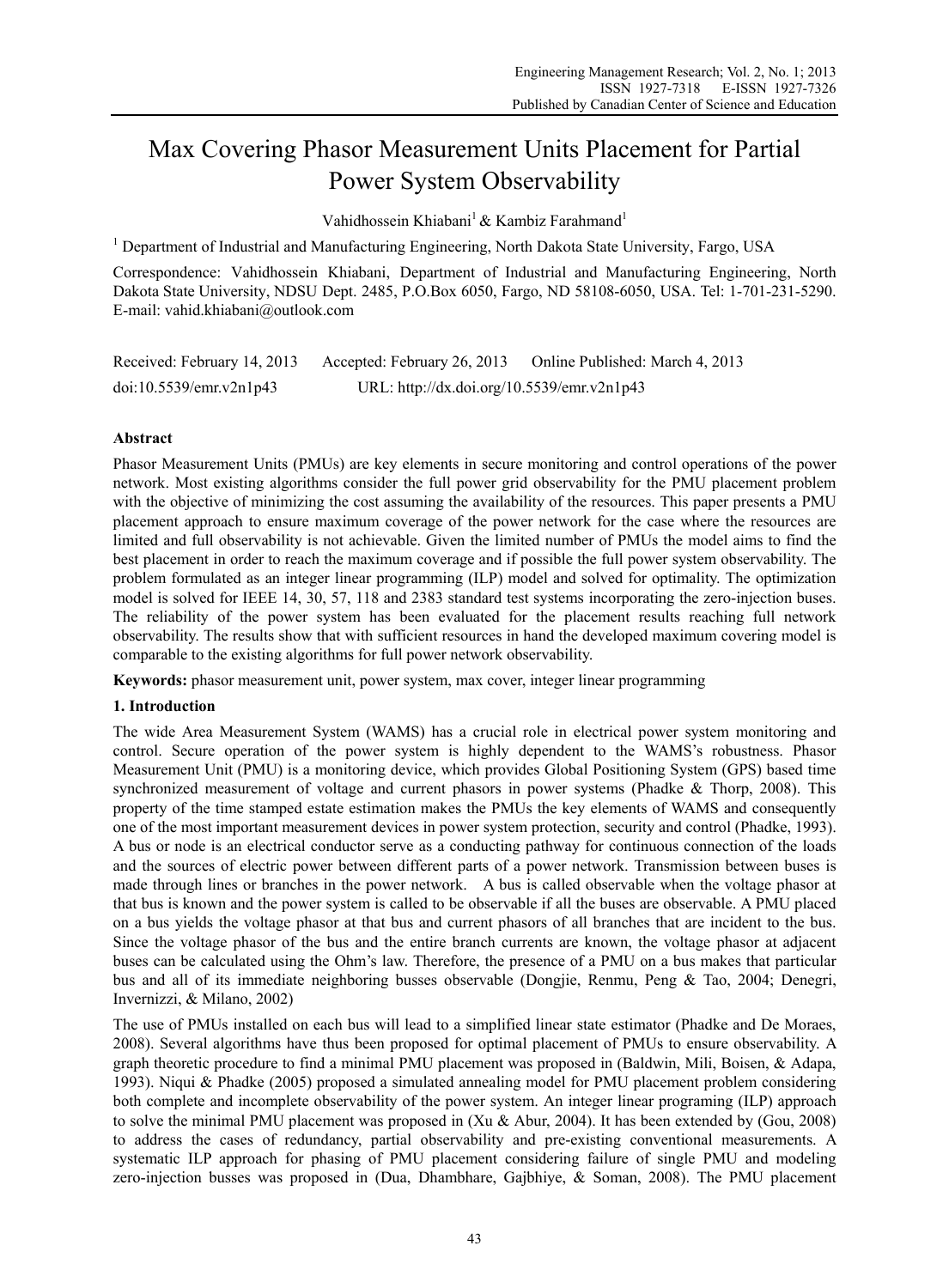problem is shown to be NP complete (Brueni & Heath, 2005). Kavasseri and Srinivasan (Kavasseri and Srinivasan, 2010) considered reducing the total number of PMUs required for system observability through judicious placement of the conventional power flow measurements. A hybrid discrete particle swarm optimization approach for the optimal placement of PMUs in power grid presented in (Alinejad-Beromi, Ahmadi, Rezai. Soleymanpour, 2011).

System reliability is the probability that the system will perform its intended function for a given period of time under pre specified operating conditions. Moreover, for a system to perform its intended functions, it is important that all components and sub-systems contained in the system are highly reliable and able to perform specified functions within given requirements. Therefore the reliability of power network highly depends on the reliability and arrangement of PMUs. With a placement approach which is optimal with respect to cost, it is highly important to compute the reliability of the arrangement. Clearly protecting the power grid against loss of observability under failures such as transmission line outages, bus faults, outages, or metering failures will require increased level of redundancy of the PMUs. A reliability estimation model for a single PMU was proposed in (Yang, Wenyuan, & Jiping, 2009). The model develops a series-parallel structure for a single PMU viewed as a collection of seven subcomponents and identifies the most critical component within a PMU. Khiabani, Yadav, & Kavasseri (2012) developed a reliability based optimal PMU placement problem as a twostage optimization model.

The existing PMU placement models consider the minimizing number of PMUs to reach full power network observability. However, the reliability based placement models consider the minimizing the number of PMUs to reach full system observability maintaining a pre-specified level of reliability both relaxing the existence of limited number PMUs. However in practice the resources are limited because of the high price of the purchasing and installing the PMU. In this case the decision maker will decide to allocate the limited recourses either to the strategic locations or to cover maximum possible buses.

This motivates to consider the PMU placement problem from a maximum covering standpoint. In the proposed model, the number of existing PMUs is factored as inputs into the model. The maximum coverage thus dictated by this input subject to the system topology. In case that the number of the PMUs is sufficient for full system observability the observability constraint added to the model. The problem is formulated as an integer linear programming (ILP) model with the objective of maximizing the network coverage and reaching the full network observability in case possible. The solution thus achieves maximum coverage with complete observability or incomplete observability depending on the availability of the recourses. Then the reliability evaluation method presented in (Khiabani, Yadav and Kavasseri, 2012) is used to evaluate the reliability of the resulting placement. To demonstrate the application of the proposed max covering model, the integer linear programming model is solved for IEEE 14, 30, 57, 118 and 2383 test system.

#### **2. Method**

PMU placement on a bus enables direct measurement of voltage magnitude and phase angle at that bus and computation of the voltage phasors at immediate neighboring buses. To build the optimization model we need to transform the Power network into the mathematical form. Let A denote the binary connection matrix obtained directly by transforming the bus admittance matrix into the binary form. Let the binary variables  $A_{i,j}$ , 1 if i and j are identical or i is adjacent to j and 0 otherwise. Then  $A_{i,j}$  can be defined by:

$$
A_{i,j} = \begin{cases} 1 & \text{if } i \text{ is adjacent to } j \\ 1 & \text{if } i = j \\ 0 & \text{otherwise} \end{cases}
$$
 (1)

Consider the IEEE 14 standard system shown in Figure 1 then the binary connection matrix for IEEE 14 bus system is described as follows: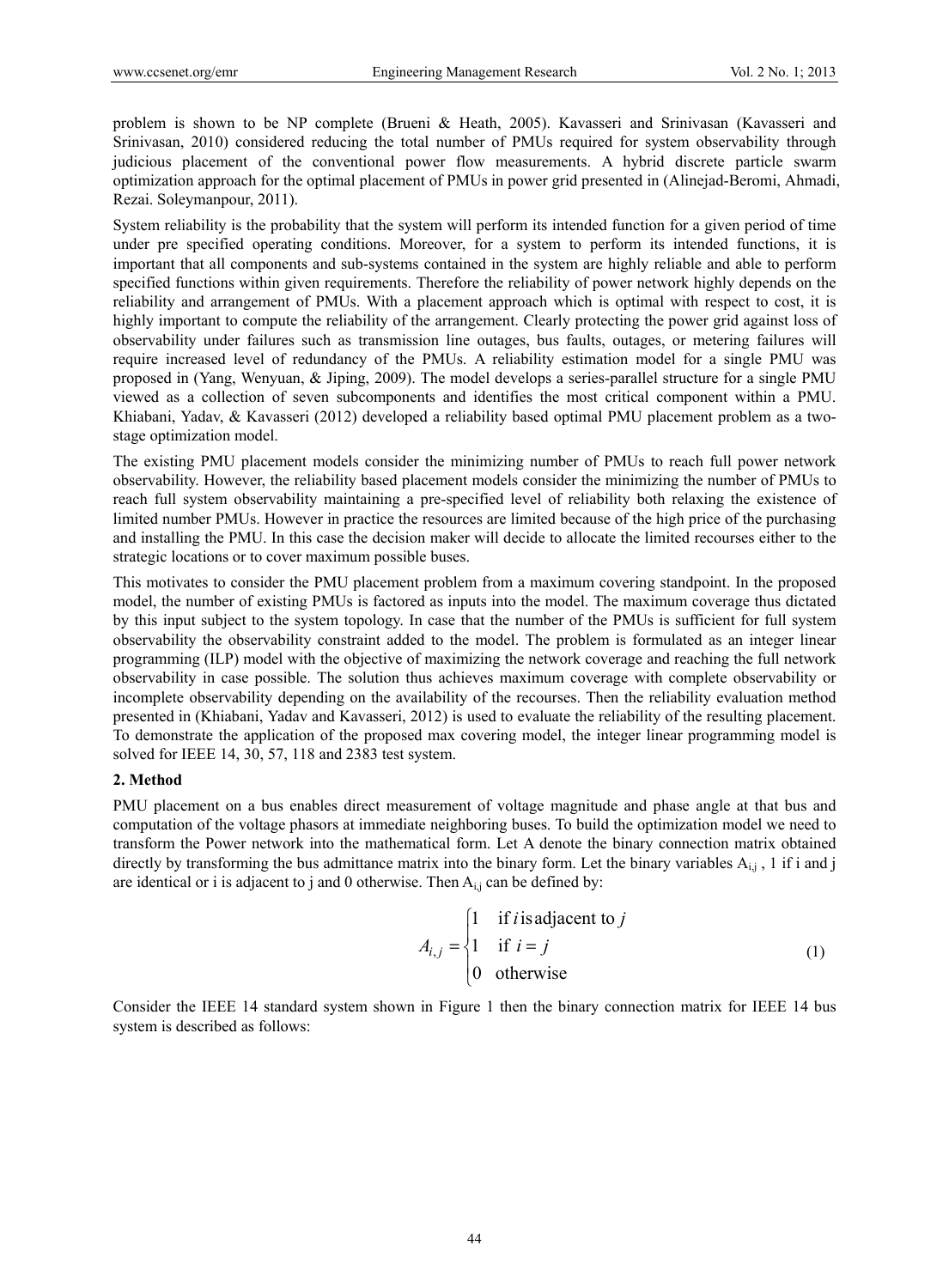



Figure 1. IEEE 14 standard bus system

Let X denote the binary decision matrix. Let the binary variables  $x_i$ , either 0 or 1, denoting the absence and presence of a PMU at bus i. Then  $x_i$ , can be defined as:

$$
x_i = \begin{cases} 1 & \text{if a PMU is present at bus i} \\ 0 & \text{otherwise} \end{cases}
$$
 (3)

*n* To define the total number of PMUs covering a specific bus, let  $f_i$  be the total number of PMUs covering bus i and defined as:

$$
f_i = \sum_{j=1}^{n} A_{i,j} x_j \tag{4}
$$

where n is the total number of buses in the network. Referring to the IEEE 14 bus system in Figure 1, the total number of buses covering bus i, where  $n=14$ , are defined as:

$$
f_1 = x_1 + x_2 + x_5
$$
  
\n
$$
f_2 = x_1 + x_2 + x_3 + x_4 + x_5
$$
  
\n
$$
f_3 = x_2 + x_3 + x_4
$$
  
\n
$$
f_4 = x_2 + x_3 + x_4 + x_5 + x_7 + x_9
$$

(2)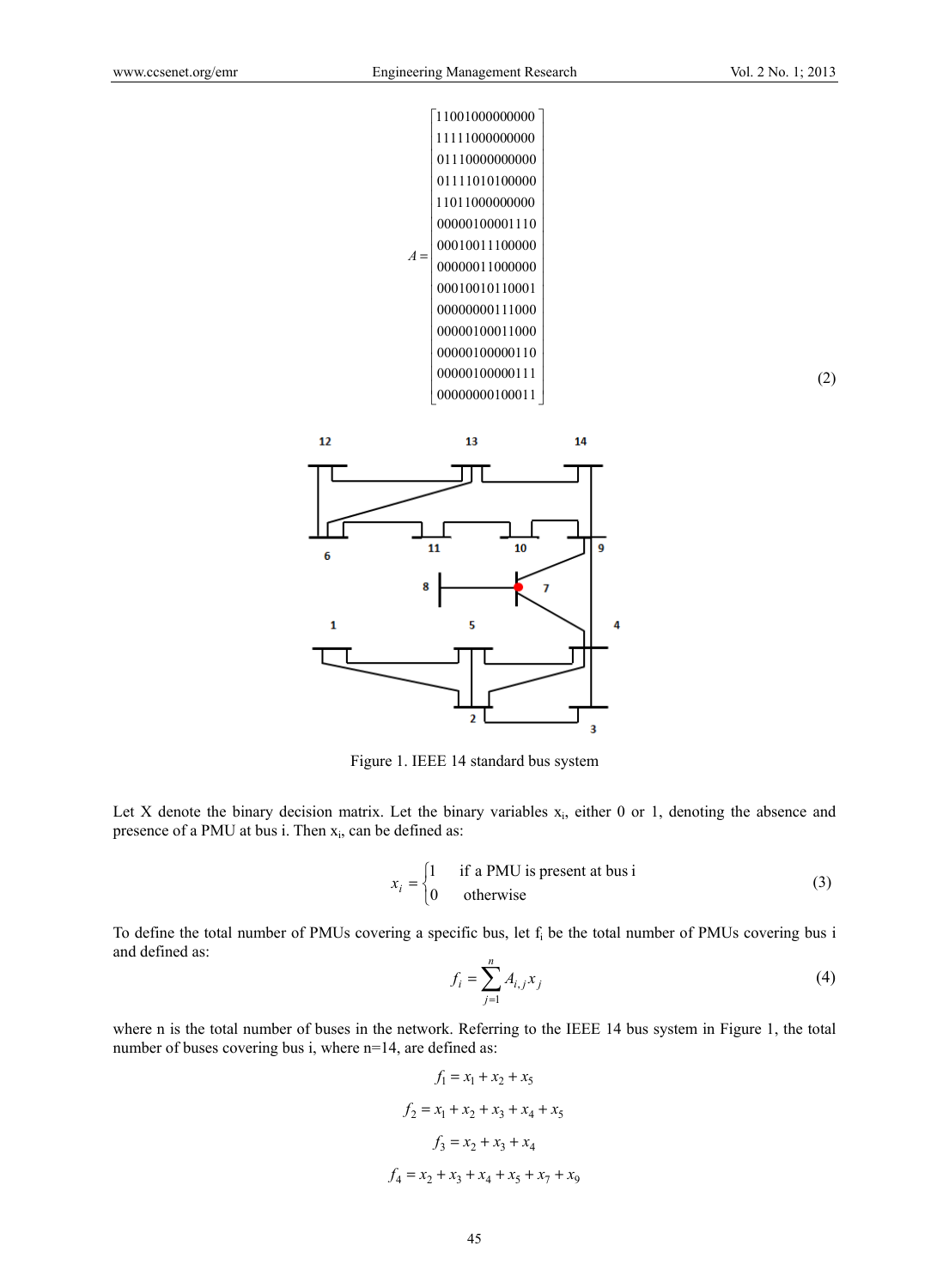$$
f_5 = x_1 + x_2 + x_4 + x_5
$$
  
\n
$$
f_6 = x_6 + x_{11} + x_{12} + x_{13}
$$
  
\n
$$
f_7 = x_4 + x_7 + x_8 + x_9
$$
  
\n
$$
f_8 = x_7 + x_8
$$
  
\n
$$
f_9 = x_4 + x_7 + x_9 + x_{10} + x_{14}
$$
  
\n
$$
f_{10} = x_9 + x_{10} + x_{11}
$$
  
\n
$$
f_{11} = x_6 + x_{10} + x_{11}
$$
  
\n
$$
f_{12} = x_6 + x_{12} + x_{13}
$$
  
\n
$$
f_{13} = x_6 + x_{12} + x_{13} + x_{14}
$$
  
\n
$$
f_{14} = x_9 + x_{13} + x_{14}
$$

The Maximum covering placement model has been formulated as an integer linear programming problem. The main objective is to maximize the coverage of the buses in the power network through assigning the limited number of PMUs available to the strategic buses. Clearly the resource limitation would not always allow reaching the complete observability of the power network. However in the case of existence of the sufficient number of PMUs, the observability constraint will be added to the optimization model. The addition of an extra constraint may result in reduced coverage but will maintain the full system observability. The integer linear programming model formulated as a maximum covering is as follows:

$$
Max \sum_{i=1}^{n} f_i
$$
  
s.t.  

$$
\sum_{i=1}^{n} x_i \le c
$$
  

$$
x_i \in \{o \text{ or } 1\} \quad i = 1, 2, 3, ..., n
$$
 (6)

where  $f_i$  and  $x_i$  are given in (3) and (4) respectively. Here, c is the number of the PMUs available. The objective function in (6) is to maximize the coverage of the power system. In case a limited number of PMUs is sufficient to reach complete system observability the following constraint can be added to the model:

$$
\sum_{i=1}^{n} f_i \ge 1\tag{7}
$$

Decision maker may need to cover some of the strategic buses in the system. To do this if the number of PMUs is not sufficient for the full system observabiliity, then only the  $i<sup>th</sup>$  element of the constraint (7) could be added to the optimization problem to make sure bus i is covered. The model can be modified to incorporate both zero injection buses (Dua, Dhambhare, Gajbhiye and Soman, 2008) and flow measurement cases (Kavasseri and Srinivasan, 2011) for further reduction in the total number of PMUs needed for full system observability. The model developed in (Dua, Dhambhare, Gajbhiye, & Soman, 2008) has modified for the proposed max covering problem to incorporate the zero injection buses in the system. Also the model developed in (Khiabani, Yadav and Kavasseri, 2012) is adopted to evaluate the reliability of the power network for the placement results. The reliability evaluation portion of the reliability based placement model presented in (Khiabani, Yadav and Kavasseri, 2012) is briefly presented here. As mentioned before placement of a PMU at a given bus allows direct measurement of voltage phasor at that bus and calculation of the voltage phasors at immediate neighboring buses. Thus, the entire power system will be fully observable if all buses in the network are covered with at least a PMU. Therefore buses are connected in series from a reliability point of view. In case no redundant PMU existed,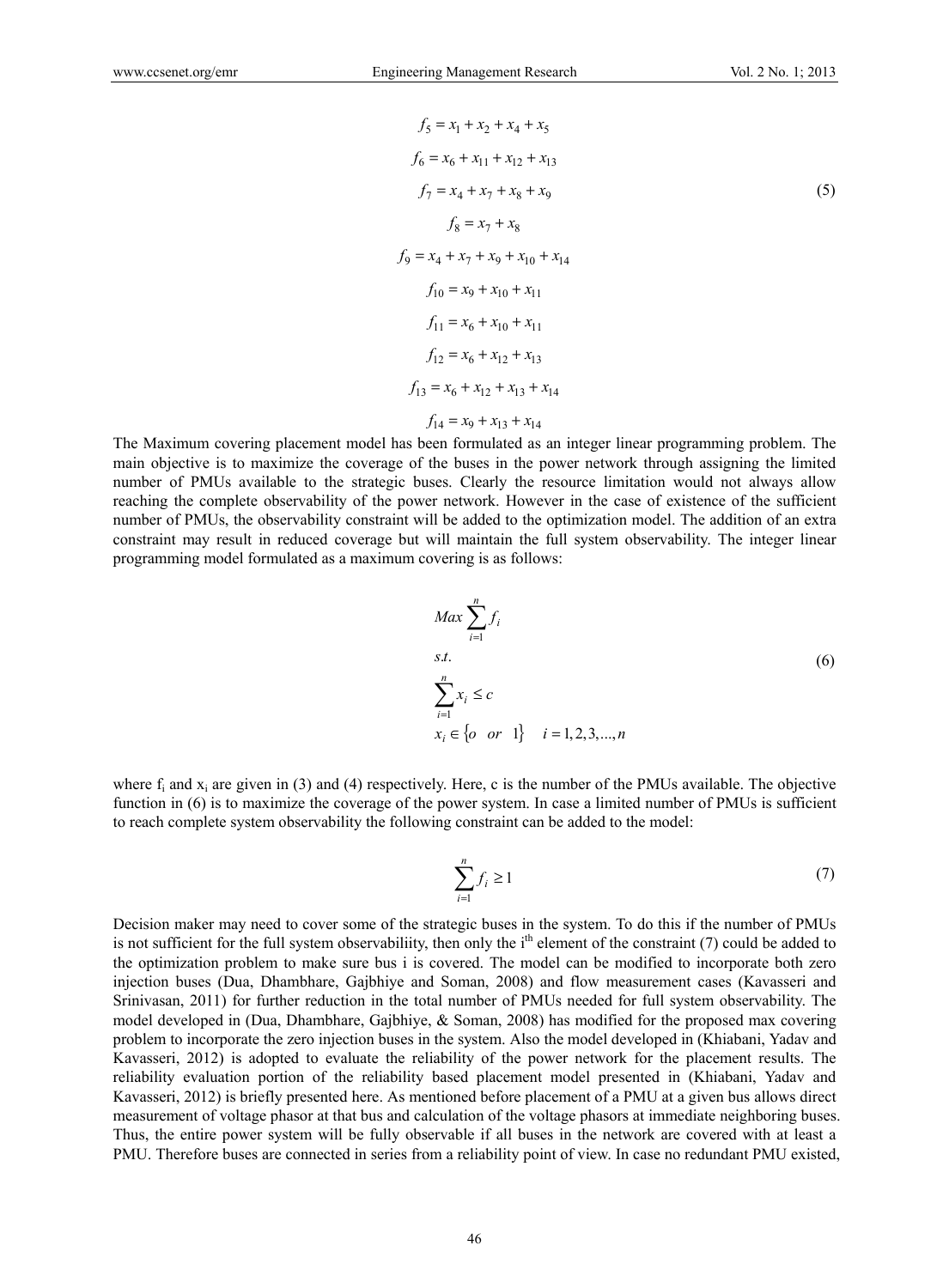the failure of either of the PMUs would result in loss of observability. Thus reliability of observability of the entire system is given as:

$$
R = \prod_{i=1}^{n} r_i
$$
 (8)

where  $r_i$  represents the reliability level for i<sup>th</sup> bus, R is the overall system reliability and n is the total number of the buses in the power system. In case bus i is covered with more than a PMU then the redundant PMUs covering bus i will treated as parallel connected from the reliability standpoint. Thus i<sup>th</sup> bus will no longer be observable if all PMUs covering it fail simultaneously. Hence we can define bus reliability of observability  $(r_i)$ as:

$$
r_i = 1 - \prod_{j=1}^{f_i} q_j = 1 - q_j^{f_i}
$$
 (9)

 $\prod_{j=1}^{f_i}$ *j* Hence  $\prod_{i=1}^{n} q_i$  denotes probability of failure of all PMUs observing i<sup>th</sup> bus. 1 where  $q_i$  denotes the probability of failure of  $j<sup>th</sup>$  PMU and  $f_i$  is the total number of PMUs covering  $i<sup>th</sup>$  bus.

### **3. Results**

The proposed maximum covering placement model is solved for the IEEE 14, 30, 57, 118 and 2383 bus standard test systems. The observability constraint added where complete power system observability was possible. The reliability of the placement solutions has been calculated. The computations were performed with Wolfram Mathematica 8.0. on a 2.66 GHz Intel(R) Core™ 2 Quad CPU with system memory of 2.96 GB. Results are reported with PMU reliabilities assumed to be 0.99 for all cases for both incorporating zero-injection buses and without zero-injection buses. The comparison plots have been done using Matlab. A Mathematica code using a For loop has been applied for the all sets of possible inputs for all IEEE standard bus systems.

### *3.1 Max Covering Placementt*

The results for IEEE 14, 30, 57, 118 and 2383 standard bus system are shown in Tables 1-5 for the number of PMUs given, the total coverage and overall system reliability achieved. The overall system reliability has been calculated after and based on the optimization problem results and the PMU reliabilities assumed to be 99%. The 99% level of PMU reliability assumed since PMU reliabilities are near 98%.

| #PMU | Cover |        |
|------|-------|--------|
|      |       |        |
|      |       |        |
|      | 16    | $\sim$ |
|      | 18    | 0.90   |

Table 1. Placement results for IEEE 14 bus system

| Table 2. Placement results for IEEE 30 bus system |  |
|---------------------------------------------------|--|
|---------------------------------------------------|--|

| #PMU | Cover | R    |
|------|-------|------|
|      | Q     |      |
|      | 15    |      |
|      | 21    |      |
|      | 26    |      |
|      | 31    |      |
|      | 36    |      |
|      | 41    |      |
|      | 45    |      |
|      | 49    |      |
| 10   | 52    | 0.83 |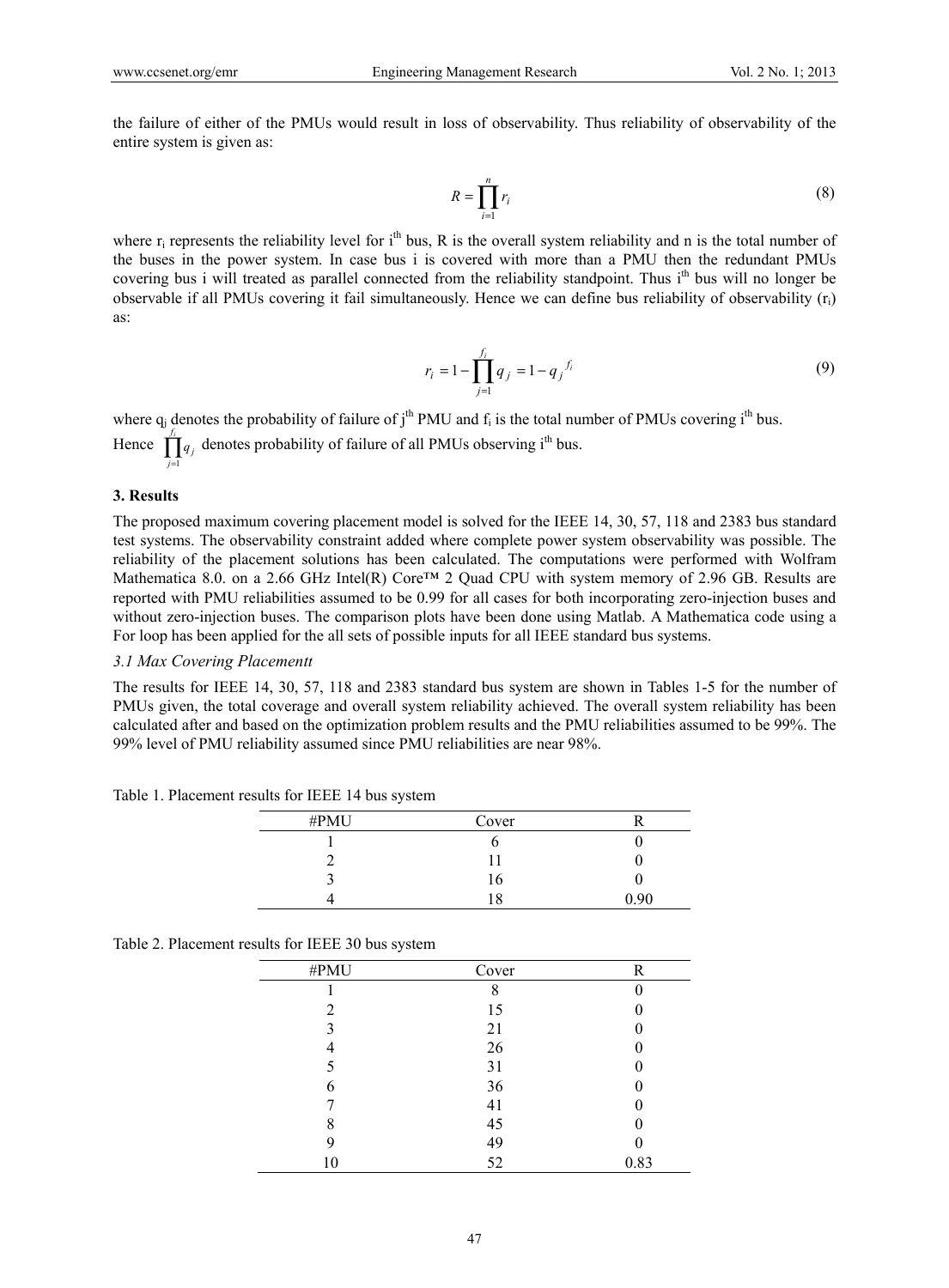| #PMU           | Cover | R              |
|----------------|-------|----------------|
| 1              | 7     | $\theta$       |
| $\overline{c}$ | 14    | $\theta$       |
| 3              | 20    | $\Omega$       |
| 4              | 26    | 0              |
| 5              | 31    | 0              |
| 6              | 36    | $\Omega$       |
| 7              | 41    | $\Omega$       |
| 8              | 46    | $\theta$       |
| 9              | 51    | $\overline{0}$ |
| 10             | 56    | $\overline{0}$ |
| 11             | 60    | $\overline{0}$ |
| 12             | 64    | 0              |
| 13             | 68    | 0              |
| 14             | 72    | 0              |
| 15             | 76    | 0              |
| 16             | 80    | 0              |
| 17             | 69    | 0.62           |

## Table 3. Placement results for IEEE 57 bus system

### Table 4. Placement results for IEEE 118 bus system

| #PMU           | Cover  | $\mathbb R$      |
|----------------|--------|------------------|
| $\,1\,$        | 10     | $\boldsymbol{0}$ |
|                | 19     | $\boldsymbol{0}$ |
| $\frac{2}{3}$  | 27     | $\boldsymbol{0}$ |
| $\overline{4}$ | 35     | $\boldsymbol{0}$ |
| 5              | 42     | $\overline{0}$   |
| 6              | 49     | $\boldsymbol{0}$ |
| $\overline{7}$ | 56     | $\boldsymbol{0}$ |
| 8              | 63     | $\boldsymbol{0}$ |
| 9              | $70\,$ | $\boldsymbol{0}$ |
| 10             | 77     | $\boldsymbol{0}$ |
| 11             | 83     | $\boldsymbol{0}$ |
| 12             | 89     | $\overline{0}$   |
| 13             | 95     | $\boldsymbol{0}$ |
| 14             | 101    | $\boldsymbol{0}$ |
| 15             | 107    | $\boldsymbol{0}$ |
| 16             | 113    | $\boldsymbol{0}$ |
| 17             | 119    | $\boldsymbol{0}$ |
| 18             | 125    | $\boldsymbol{0}$ |
| 19             | 131    | $\boldsymbol{0}$ |
| 20             | 137    | $\overline{0}$   |
| 21             | 143    | $\boldsymbol{0}$ |
| 22             | 148    | $\boldsymbol{0}$ |
| 23             | 153    | $\boldsymbol{0}$ |
| 24             | 158    | $\boldsymbol{0}$ |
| 25             | 163    | $\boldsymbol{0}$ |
| 26             | 168    | $\boldsymbol{0}$ |
| 27             | 173    | $\boldsymbol{0}$ |
| 28             | 178    | $\boldsymbol{0}$ |
| 29             | 183    | $\boldsymbol{0}$ |
| 30             | 188    | $\boldsymbol{0}$ |
| 31             | 193    | $\overline{0}$   |
| 32             | 164    | 0.45             |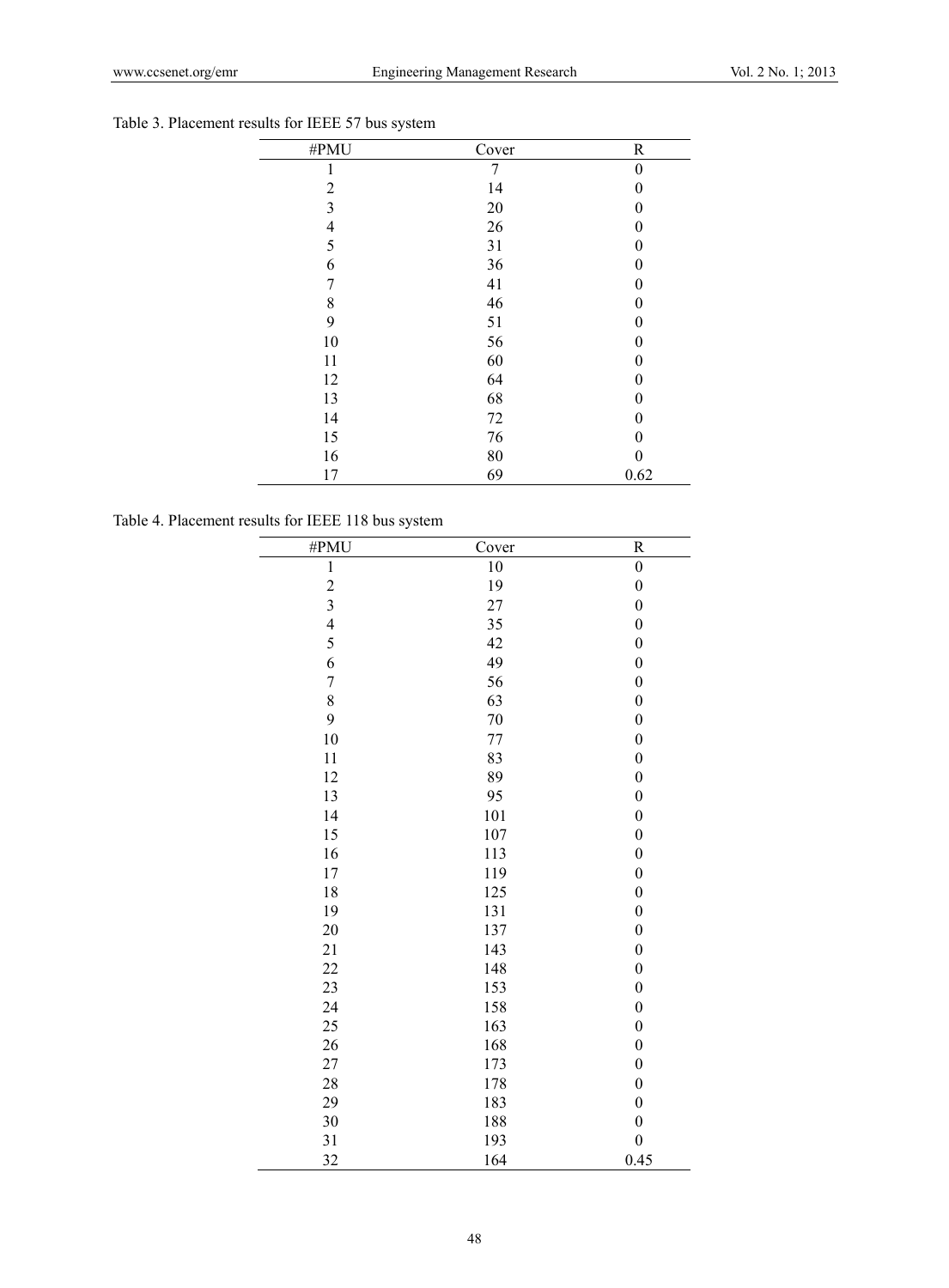|  |  | Table 5. Placement results for IEEE 2383 bus system |
|--|--|-----------------------------------------------------|
|  |  |                                                     |

| #PMU           | Cover    | R                |
|----------------|----------|------------------|
|                | 10       | $\overline{0}$   |
| $\frac{1}{2}$  | 20       | $\boldsymbol{0}$ |
|                | 30       | $\boldsymbol{0}$ |
| $\overline{4}$ | 40       | $\boldsymbol{0}$ |
| $\overline{5}$ | 50       | $\boldsymbol{0}$ |
| 6              | 60       | $\boldsymbol{0}$ |
| $\overline{7}$ | 69       | $\boldsymbol{0}$ |
| 8              | 78       | $\boldsymbol{0}$ |
| 9              | 87       | $\boldsymbol{0}$ |
| 10             | 96       | $\overline{0}$   |
| 11             | 105      | $\overline{0}$   |
| 12             | 114      | $\boldsymbol{0}$ |
| 13             | 123      | $\boldsymbol{0}$ |
| 14             | 132      | $\boldsymbol{0}$ |
| 15             | 141      | $\boldsymbol{0}$ |
| 16             | 150      | $\boldsymbol{0}$ |
| 17             | 159      | $\overline{0}$   |
| 18             | 167      | $\boldsymbol{0}$ |
| 19             | 175      | $\boldsymbol{0}$ |
| 20             | 183      | $\overline{0}$   |
| 21             | 191      | $\boldsymbol{0}$ |
| 22             | 199      | $\boldsymbol{0}$ |
| 23             | 207      | $\boldsymbol{0}$ |
| 24             | 215      | $\boldsymbol{0}$ |
| 25             | 223      | $\boldsymbol{0}$ |
| 26             | 231      | $\boldsymbol{0}$ |
| 27             | 239      | $\boldsymbol{0}$ |
| 28             | 247      | $\boldsymbol{0}$ |
| 29             | 255      | $\boldsymbol{0}$ |
| 30             | 263      | $\boldsymbol{0}$ |
| 31             | 271      | $\boldsymbol{0}$ |
| 32             | 279      | $\overline{0}$   |
| $\vdots$       | $\vdots$ | $\vdots$         |
| $\vdots$       | $\vdots$ | $\vdots$         |
| 745            | 3714     | $\boldsymbol{0}$ |
| 746            | 3288     | 3.90705*10^-8    |

The results for IEEE 14, 30, 57, 118 standard bus systems has been summarized and shown in Figures 2 & 3. The Figures show the Cover, number of buses with PMUs installed on and the evaluated reliability. The results for IEEE 2383 standard bus system have been shown in Figure 4.



Figure 2. Comparison of coverage between IEEE 14 & 30 bus system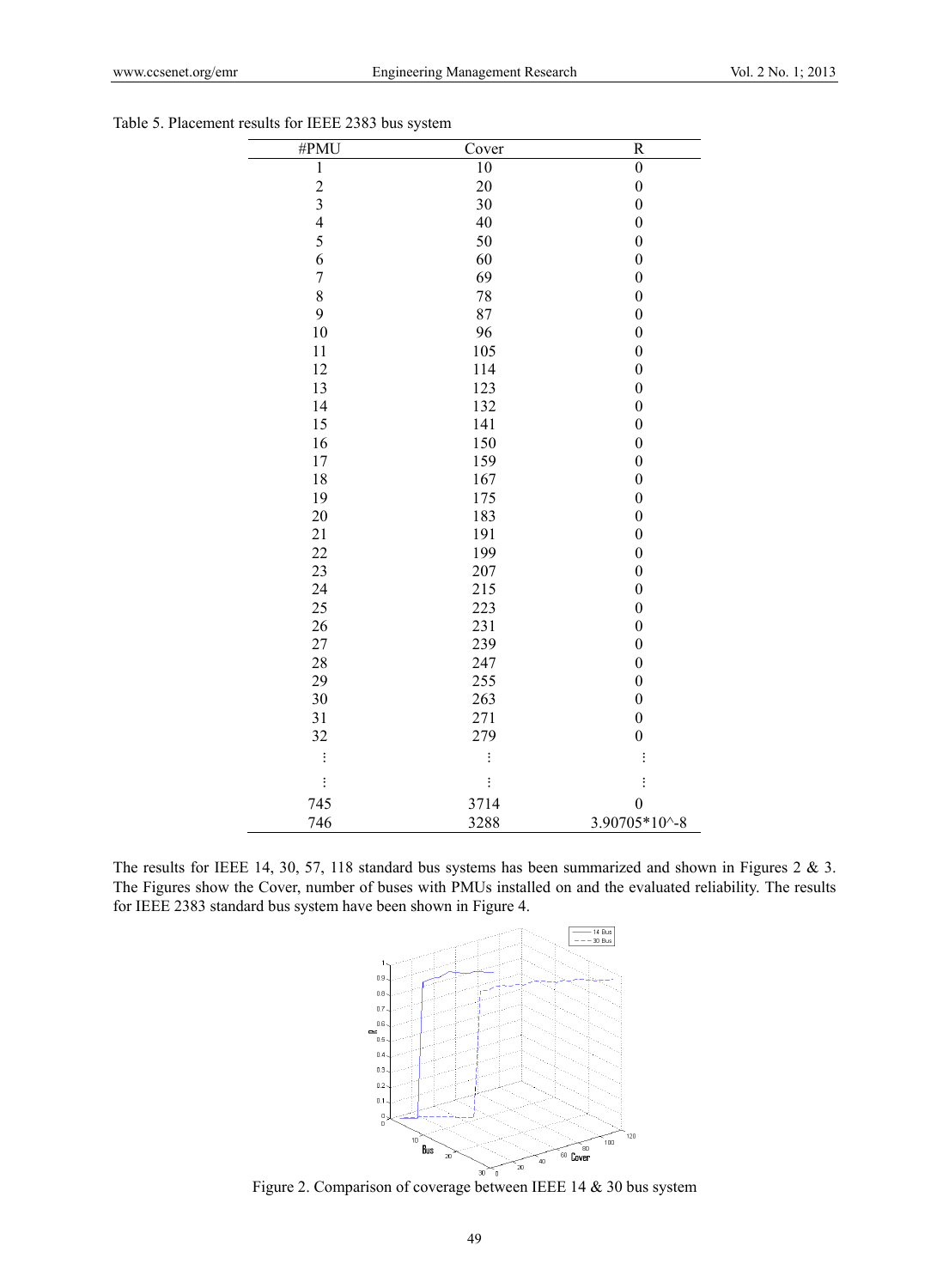

Figure 3. Comparison of coverage between IEEE 57 & 118 bus system



Figure 4. Coverage for IEEE 2383 bus system

### *3.2 Max covering Incorporating Zero Injection Buses*

The results for IEEE 14, 30, 57, 118 standard bus systems considering the zero injection buses are shown in Tables 6-9 for the number of PMUs given, the total coverage and overall system reliability achieved. The overall system reliability has been calculated after and based on the optimization problem results and the PMU reliabilities assumed to be 99%.

|      | ັ     | ◡     |
|------|-------|-------|
| #PMU | Cover |       |
|      |       |       |
|      |       |       |
|      |       | . Q ' |

Table 6. Placement results for IEEE 14 bus system incorporating zero injection buses

|  |  |  | Table 7. Placement results for IEEE 30 bus system incorporating zero injection buses |  |  |
|--|--|--|--------------------------------------------------------------------------------------|--|--|
|  |  |  |                                                                                      |  |  |

| #PMU | Cover |      |
|------|-------|------|
|      | 13    |      |
|      | 23    |      |
|      | 33    |      |
|      | 43    |      |
|      | 52    |      |
|      | 61    |      |
|      |       | 0.86 |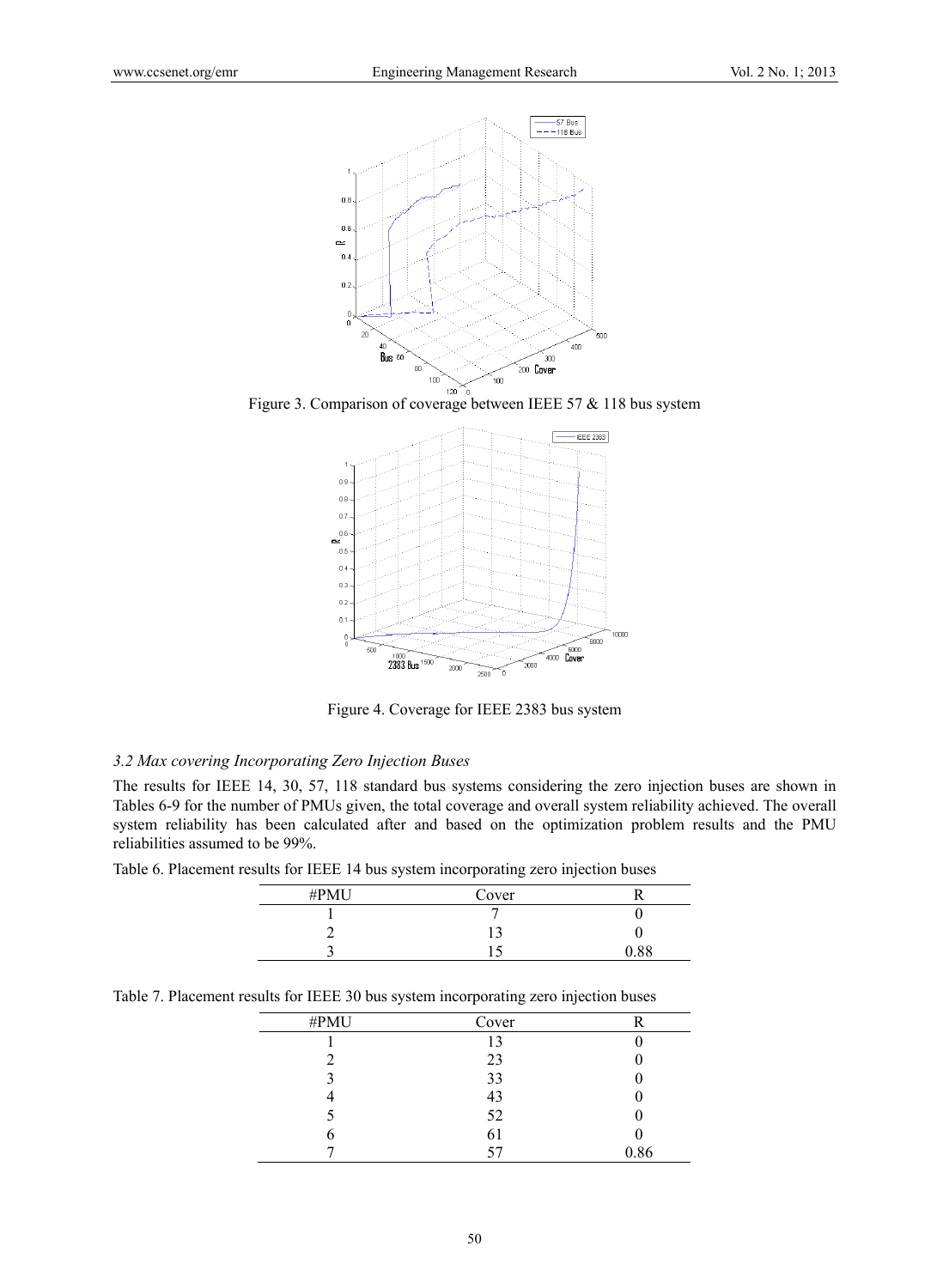| #PMU | Cover | R    |
|------|-------|------|
|      | 9     |      |
| 2    | 18    |      |
|      | 26    |      |
|      | 33    |      |
| 5    | 40    |      |
| 6    | 47    |      |
|      | 54    |      |
| 8    | 61    |      |
| 9    | 68    |      |
| 10   | 75    |      |
| 11   | 82    |      |
| 12   | 88    |      |
| 13   | 72    | 0.65 |

### Table 8. Placement results for IEEE 57 bus system incorporating zero injection buses

Table 9. Placement results for IEEE 118 bus system incorporating zero injection buses

| #PMU                    | Cover | $\mathbf R$      |
|-------------------------|-------|------------------|
| $\,1$                   | 12    | $\boldsymbol{0}$ |
| $\overline{\mathbf{c}}$ | 24    | $\boldsymbol{0}$ |
| $\overline{\mathbf{3}}$ | 36    | $\boldsymbol{0}$ |
| $\overline{4}$          | 46    | $\boldsymbol{0}$ |
| 5                       | 56    | $\boldsymbol{0}$ |
| 6                       | 66    | $\boldsymbol{0}$ |
| $\boldsymbol{7}$        | 76    | $\boldsymbol{0}$ |
| 8                       | 85    | $\boldsymbol{0}$ |
| 9                       | 94    | $\boldsymbol{0}$ |
| $10\,$                  | 103   | $\boldsymbol{0}$ |
| 11                      | 112   | $\boldsymbol{0}$ |
| 12                      | 120   | $\boldsymbol{0}$ |
| 13                      | 128   | $\boldsymbol{0}$ |
| 14                      | 136   | $\boldsymbol{0}$ |
| 15                      | 144   | $\boldsymbol{0}$ |
| 16                      | 152   | $\boldsymbol{0}$ |
| 17                      | 160   | $\boldsymbol{0}$ |
| 18                      | 167   | $\boldsymbol{0}$ |
| 19                      | 174   | $\boldsymbol{0}$ |
| 20                      | 181   | $\boldsymbol{0}$ |
| 21                      | 188   | $\boldsymbol{0}$ |
| 22                      | 195   | $\boldsymbol{0}$ |
| 23                      | 202   | $\boldsymbol{0}$ |
| 24                      | 209   | $\boldsymbol{0}$ |
| 25                      | 215   | $\boldsymbol{0}$ |
| 26                      | 221   | $\boldsymbol{0}$ |
| 27                      | 227   | $\boldsymbol{0}$ |
| 28                      | 184   | 0.47             |

The results for IEEE 14, 30, 57, 118 standard bus systems considering zero injection buses has been summarized and shown in Figures 5 & 6. The figures show the Cover, number of buses with installed PMUs and the evaluated reliability.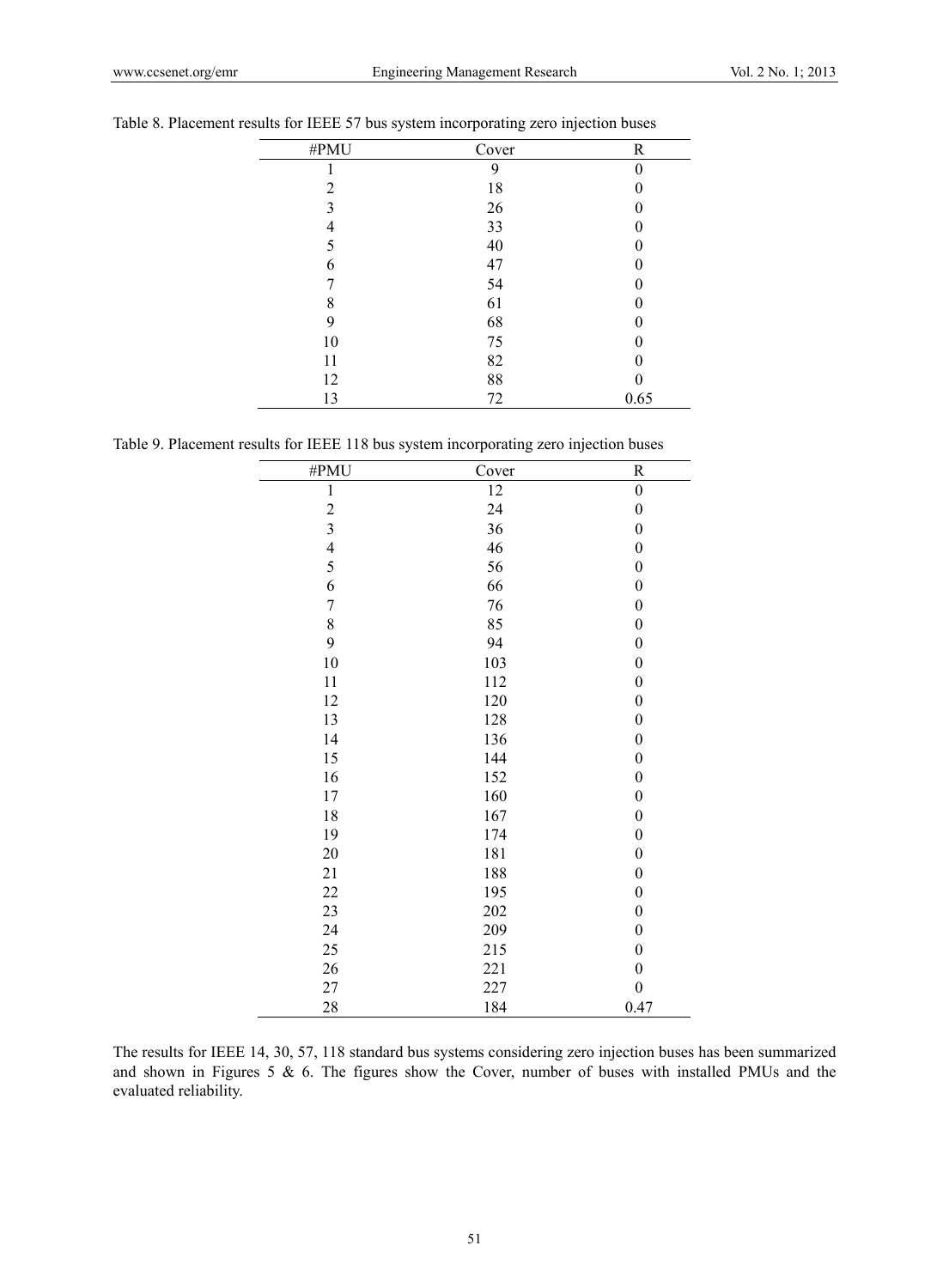

Figure 5. Comparison of coverage between IEEE 14 & 30 bus systems



Figure 6. Comparison of coverage between IEEE 57 & 118 bus systems

### **4. Discussion**

The usefulness of the proposed Max covering optimization model investigated, comparing the results to the PMU placement results in (Kavasseri and Srinivasan, 2011). Comparison results are shown in Table 10 for IEEE 14, 30, 57 and 118 bus systems. The comparison of the results shows that the models reach the same output with minor difference. However the proposed model has less complexity and also can consider the cases where reaching the full observability is not feasible. This ability of the proposed model will empower the decision maker through availability of more options for the case of limited resources. Almost each section in output is the same in Table 10 except the placement buses for the PMUs, this is trivial for the placement problems because of the existence of the alternative optimal solutions. However each alternative optimal solution will result in a different reliability levels. This can be seen in Table 10 for the IEEE 30 bus system.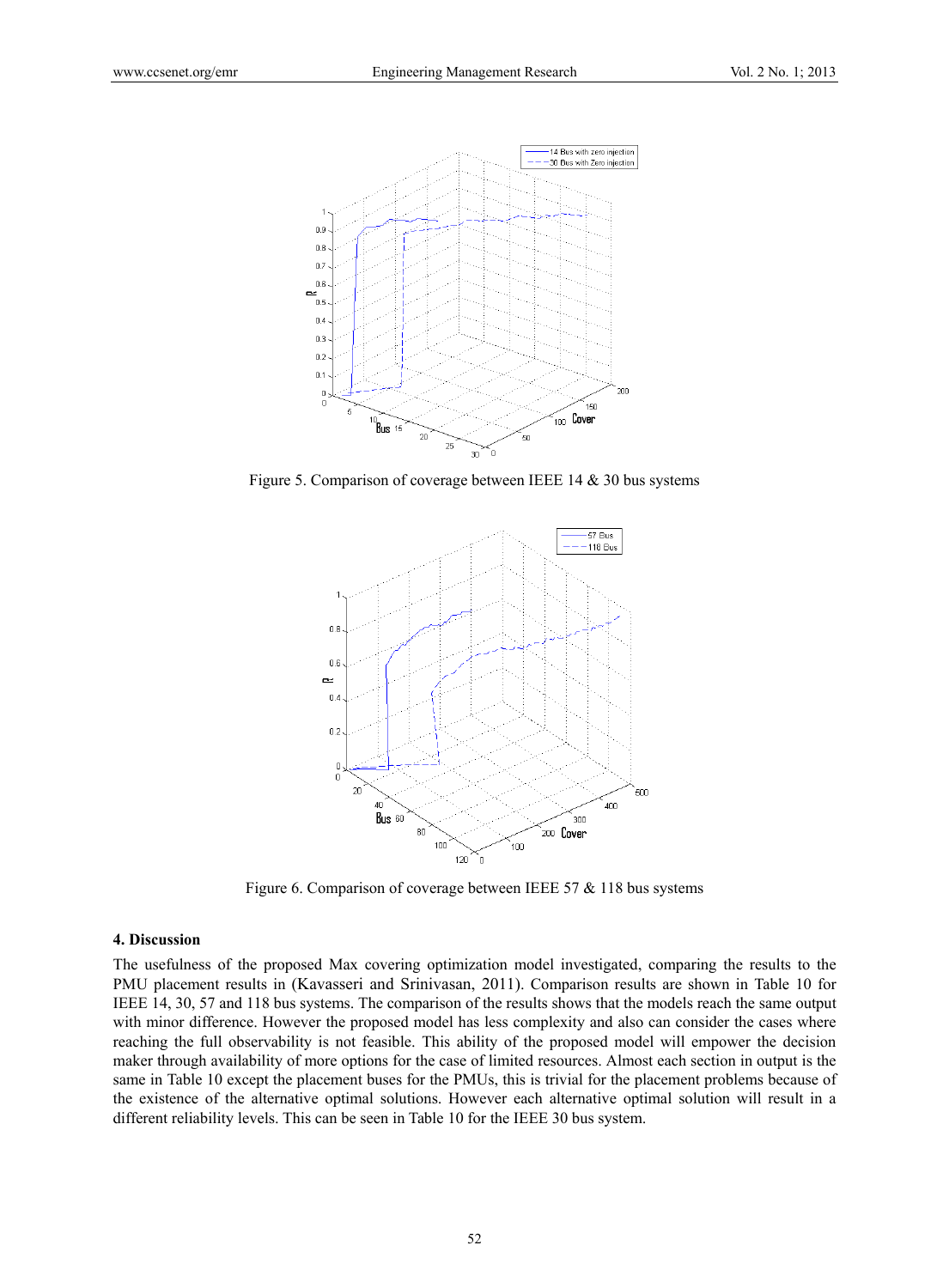| <b>IEEE</b> | Max cover                                                                                                                        | Max cover      | Max cover | <b>PMU</b>                                                                                                                                              | <b>PMU</b>     | <b>PMU</b> |
|-------------|----------------------------------------------------------------------------------------------------------------------------------|----------------|-----------|---------------------------------------------------------------------------------------------------------------------------------------------------------|----------------|------------|
| System      | Placement                                                                                                                        | #PMU           | R         | placement                                                                                                                                               | placement      | placement  |
|             |                                                                                                                                  |                |           | Placement                                                                                                                                               | # PMU          | R          |
| 14          | 2,6,7,9                                                                                                                          | $\overline{4}$ | 0.90      | 2,6,7,9                                                                                                                                                 | $\overline{4}$ | 0.9        |
| 30          | 2,4,6,9,10,12,<br>15, 18, 25, 27                                                                                                 | 10             | 0.83      | 1, 2, 6, 9, 10,<br>12, 15, 18, 25,<br>27                                                                                                                | 10             | 0.84       |
| 57          | 1,4,9,13,19,22<br>,25,26,29,32,3<br>6, 39, 41, 45, 47,<br>50,53                                                                  | 17             | 0.62      | 1, 4, 9, 10, 19,<br>22, 25, 26, 29,<br>32, 36, 39, 41,<br>44, 46, 49, 53                                                                                | 17             | 0.62       |
| 118         | 3,5,9,12,15,17<br>,20,23,28,30,3<br>4, 37, 40, 45, 49,<br>52,56,62,64,6<br>8,71,75,77,80,<br>85,86,90,94,1<br>01,105,110,11<br>4 | 32             | 0.45      | 1, 5, 9, 12, 15,<br>17, 21, 25, 28,<br>34, 37, 40, 45,<br>49, 52, 56, 62,<br>63, 68, 70, 71,<br>76, 77, 80, 85,<br>86, 90, 94,<br>101, 105, 110,<br>114 | 32             | 0.44       |

Table 10. Comparison of placement results with traditional PMU placement problem results

To further investigate the usefulness of the proposed model, we compared the results to the reliability based placement results in (Khiabani, Yadav, & Kavasseri, 2012). Since the results for the (Khiabani, Yadav, & Kavasseri, 2012) analyzed for PMU reliability of 0.95 therefore for this comparison only we run the Max covering model and evaluate the reliability with the PMU reliability of 0.95 with the selection of results reaching the overall system reliability of at least 0.90. Comparison results are shown in Table 11 reaching the minimum system wide reliability level of 0.90 and in Table 12 with the same number of PMUs for IEEE 14, 30, 57 and 118 bus systems. The results show that the comparison between reliability based placement model and the Max cover model derived from optimization procedure result in more cover as compared to reliability based placement in the literature. On the other hand reliability based placement model reached higher system wide reliability level compared to Max covering problem.

Table 11. Comparison of placement results with reliability based placement problem results with R=0.90

| <b>IEEE</b> System | Max cover<br>$\#PMI$ | Max cover<br>Cover | Max cover | Reliability<br># $PMU$ | Reliability<br>Cover | Reliability |
|--------------------|----------------------|--------------------|-----------|------------------------|----------------------|-------------|
| 14                 |                      | 44                 | 0.94      |                        |                      | 0.98        |
| 30                 | 28                   | 108                | 0.90      |                        | 85                   | 0.95        |
|                    | 55                   | 203                | 0.90      |                        | 207                  | 0.99        |
| 18                 | 17                   | 474                | 0.93      | -15                    | 470                  | 0.99        |

Table 12. Comparison of placement results with reliability based placement problem results with same #PMUs

| <b>IEEE</b> System | Max cover | Max cover | Max cover | Reliability | Reliability | Reliability |
|--------------------|-----------|-----------|-----------|-------------|-------------|-------------|
|                    | #PMU      | Cover     |           | #PMU        | Cover       |             |
| 14                 |           | 38        | 0.85      |             |             | 0.98        |
| 30                 | 41        | 88        | 0.69      | ∠ 1         |             | 0.95        |
|                    |           | 207       | 0.99      |             | 207         | 0.99        |
| 118                |           | 470       | 0.84      |             | 470         | 0.99        |

In this paper the optimal PMU placement problem is solved by Max covering model considering both partial and full observability of the power network. The Max covering based PMU placement was considered using an integer linear programming approach. The main contribution of the paper is to make the PMU placement model feasible for the optimal PMU placement problem to solve for limited number of PMUs and calculating the reliability evaluation for the model. The proposed model is solved for the IEEE 14, 30, 57, 118 and 2383